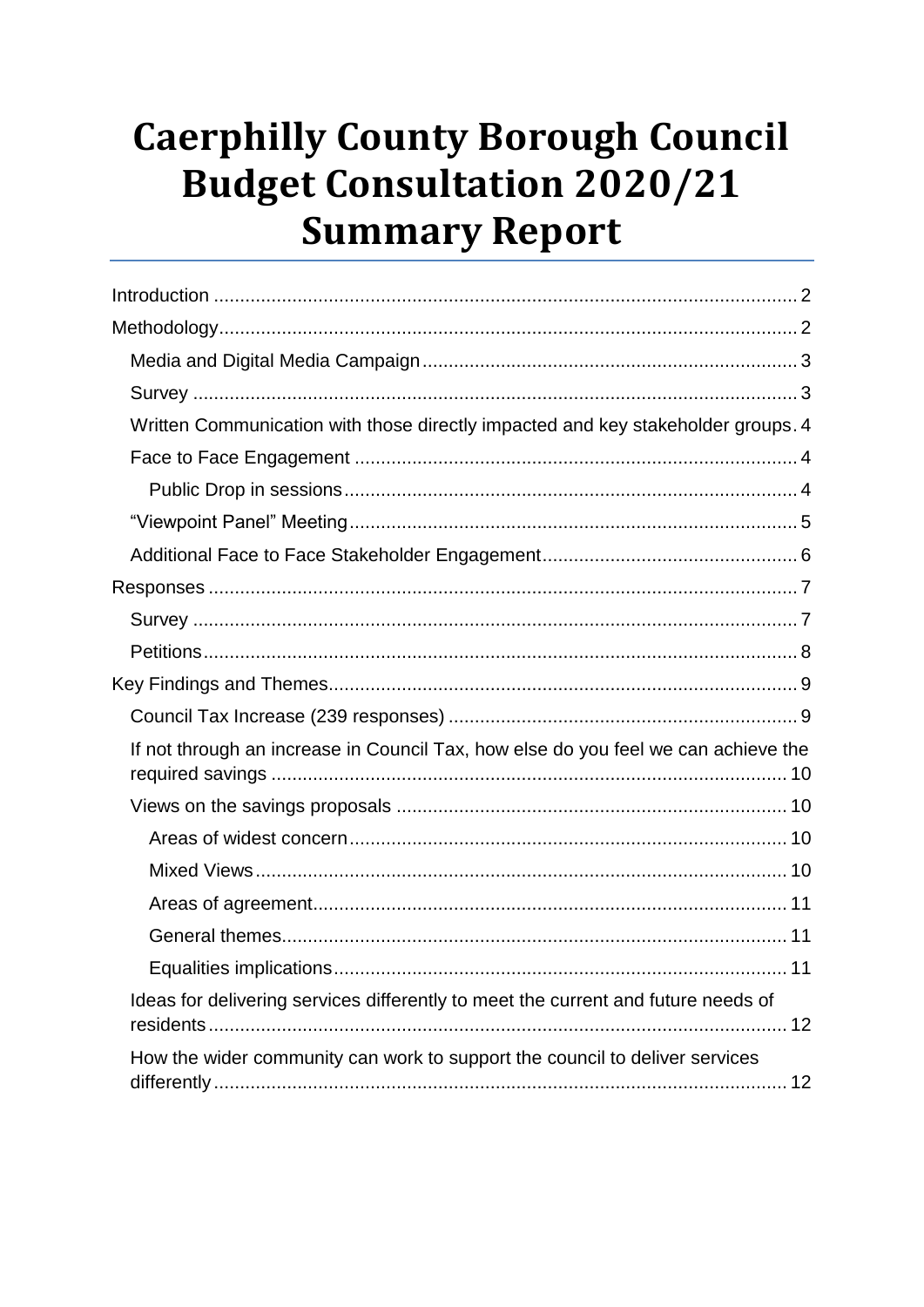# <span id="page-1-0"></span>**Introduction**

A series of draft budget proposals totalling almost £8.5 million were considered by Cabinet on 13<sup>th</sup> November 2019 alongside a proposed Council Tax rise of 6.95% to cover the remaining shortfall.

The views of residents and stakeholders views were sought on the draft proposals over a period of 6 weeks from **18 th November 2019 to 13 th January 2020**, with views expressed as part of this consultation to be fed back and considered by Cabinet on 12<sup>th</sup> February 2020 prior to the final budget for 2020/21 being agreed at a special meeting of full Council on **20th February 2020**.

# <span id="page-1-1"></span>**Methodology**

A formal consultation on the draft savings proposals for 2020/21 took place between **18 th November 2019 and 13 th January 2020**. This was preceded by a period of engagement - information sharing and awareness raising.

Key elements of the engagement and consultation include:

- A media and digital media campaign
- A survey distributed via the Council's newsletter "Newsline", made available on the Council's website and at all main Council buildings and libraries
- Written communication with stakeholder groups (including Councillors, Town and Community Councils)
- Face to face conversations
	- o drop in sessions held at 9 libraries across the county borough
	- $\circ$  a "Viewpoint Panel" meeting held on 25<sup>th</sup> November 2019
- Additional face-to-face meetings with
	- o Voluntary Sector Liaison Committee
	- o Special Scrutiny Committees
	- o Trade Unions and other key stakeholder groups

The main elements of the engagement and consultation process are summarised below. Further details of each element of the public and stakeholder consultation can be found in the annexes to this report.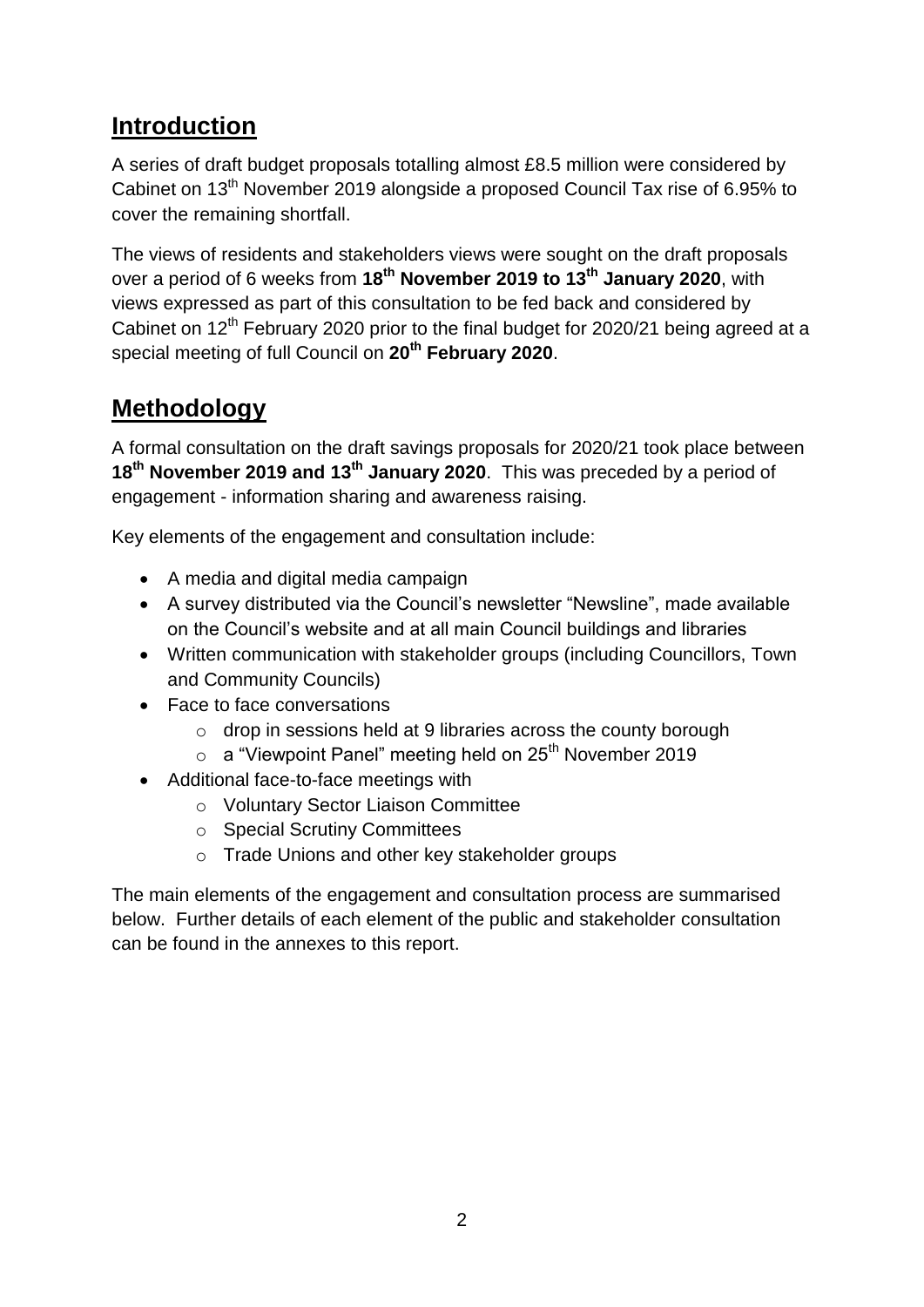# <span id="page-2-0"></span>**Media and Digital Media Campaign**

Prior to the launch of the consultation and throughout the consultation period, a range of web, media and social media activity was carried out to raise awareness of the financial situation facing the Council and to promote and encourage residents to take part and have their say on the draft savings proposals.

A key element of the activity prior to and during the consultation period focussed on increasing understanding of the financial situation and the reasons why the Council is faced with having to make such difficult financial decisions.

It highlighted the financial pressures that the Council must fund, the significant (but relatively small in the grand scheme) role that Council Tax has in funding council services and the rationale for the Council needing to ask residents to pay more, through Council Tax, for the services they receive.

Following a positive provisional settlement from Welsh Government in December, the media and digital media campaign reminded residents how important it was for them to have their say on the services that are most important to them.

Activities carried out as part of this work included:

- Video
- Web content
- Infographic/information leaflet
- Media releases
- Digital media including Facebook, Twitter and NewsOnline

# <span id="page-2-1"></span>**Survey**

A short open ended questionnaire was developed to seek views on the draft budget proposal. A copy of the questionnaire can be found in **[Annex 1](https://www.caerphilly.gov.uk/CaerphillyDocs/Consultations/BudgetConsultationSummaryReport2020-21-A1.aspx)**.

The survey and supporting consultation information (draft proposals, completed Equality Impact Assessments and budget templates for each proposal) was included on the CCBC website for the duration of the consultation period with a prominent front page banner and a link directly to the survey.

Details of draft budget proposals were highlighted on the front page of the December 2019 edition of the Council's newsletter "Newsline" with further information and the questionnaire included in a central pull out section of the publication. "Newsline" is delivered to every household within the county borough.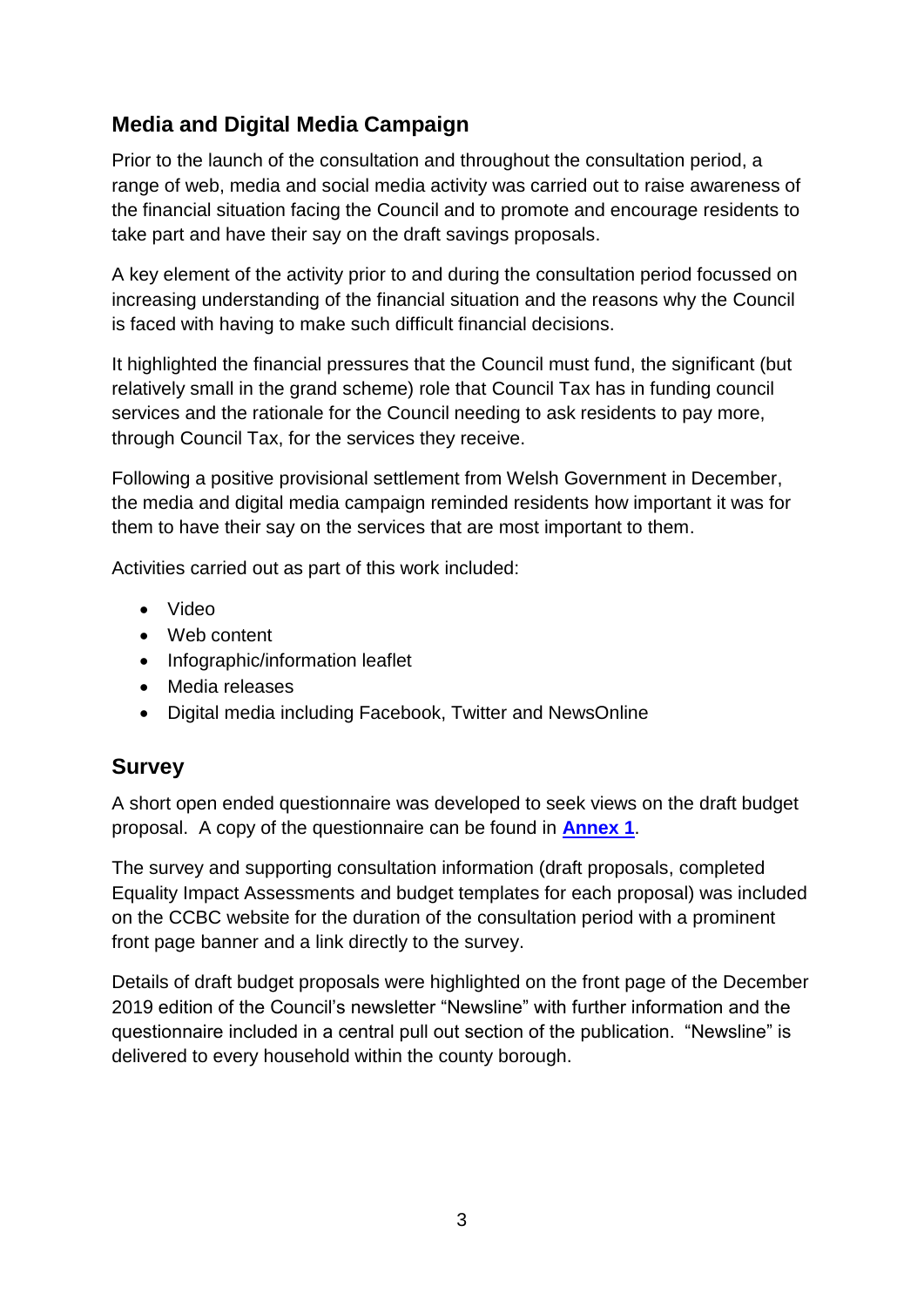# <span id="page-3-0"></span>**Written Communication with those directly impacted and key stakeholder groups**

Details of the proposals and a link to the survey was shared widely with a range of key stakeholders and groups (as outlined in **[Annex](https://www.caerphilly.gov.uk/CaerphillyDocs/Consultations/BudgetConsultationSummaryReport2020-21-A2.aspx) 2**) via e-mail and/or in printed format as appropriate.

Those for whom certain proposals were considered to have a direct impact were engaged directly including:

- Meals Direct clients
- Parents in relation to school crossing patrol and school meal price increases
- Voluntary sector organisations (Citizens Advice Bureau, GAVO and Groundwork)

# <span id="page-3-1"></span>**Face to Face Engagement**

Due to the election taking place on  $12<sup>th</sup>$  December 2019, elected members were unable to participate in the face to face public engagement around the budget proposals for 2020/21 as they have done in previous years.

#### <span id="page-3-2"></span>*Public Drop in sessions*

Face to face drop in sessions were held at 9 libraries across the county borough between 27<sup>th</sup> November and 9<sup>th</sup> December 2019 as shown in Table 1.

Drop-in sessions were facilitated by officers from the Service Improvement and Partnerships/Communications and Corporate Finance teams alongside senior officers. The sessions were publicised widely at the venues and at the main Council premises across the county borough. Local Councillors were asked to promote the sessions and regular reminders were sent out via social media. Residents were encouraged to come in and speak with officers to find out more about the draft proposals and to provide feedback through completing a questionnaire. This approach allowed face to face interaction with individuals and encouraged debate and discussion.

Across the 9 drop in sessions, **68** residents engaged in discussion with officers with Blackwood Library seeing the greatest footfall. A number also took the time to vote on the proposed Council Tax increase and took away a copy of the survey to complete. The demographic composition of attendees was skewed towards older age groups, with a larger number of female attendees than male.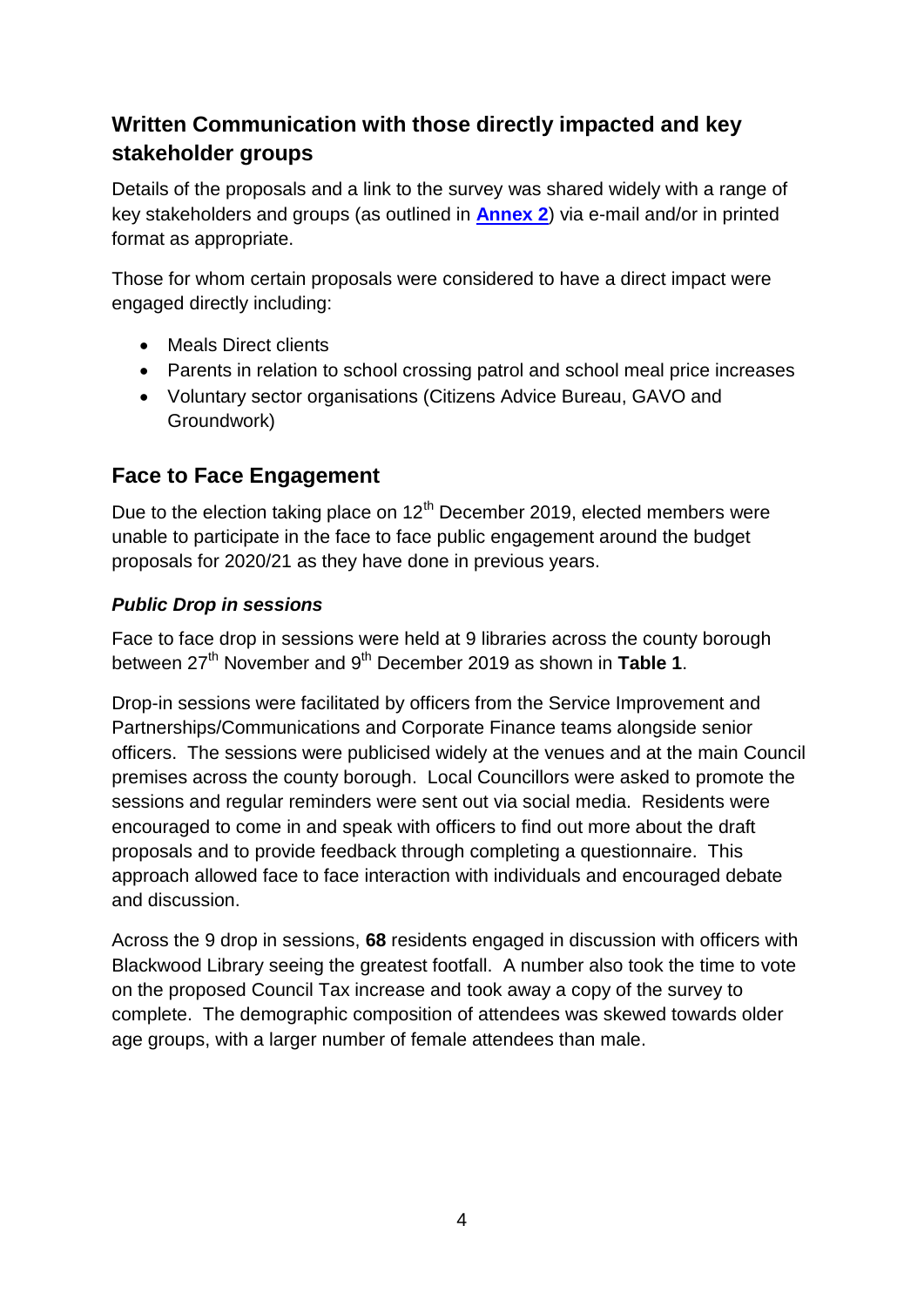#### **Table 1: Face to Face Session**

| Date and time                               | Venue                                                                                                                                | <b>Engaged</b><br>with |
|---------------------------------------------|--------------------------------------------------------------------------------------------------------------------------------------|------------------------|
| 27.11.19 (10.00am - 12.30pm)                | <b>Rhymney Library</b>                                                                                                               | 5                      |
| 27.11.19 (3.30pm - 6.00pm)                  | <b>Caerphilly Library</b>                                                                                                            | 6                      |
| 28.11.19 (10.00am - 12.30pm)                | Newbridge Library                                                                                                                    | 9                      |
| 29.11.19 (10.30am - 1.00pm)                 | White Rose Resource Centre, New<br><b>Tredegar (and Parent Network</b><br><b>PLANET</b> event at Fochriw<br><b>Community Centre)</b> | 9(6)                   |
| $02.12.19(10.00am - 1.00pm)$                | <b>Bargoed Library</b>                                                                                                               | $\overline{7}$         |
| $04.12.19(2.00pm - 4.00pm)$                 | <b>Nelson Library</b>                                                                                                                | 8                      |
| 05.12.19 (10.30am - 12.30pm)                | <b>Blackwood Library</b>                                                                                                             | 15                     |
| 06.12.19 (10.30am - 12.30pm)                | <b>Ystrad Mynach Library</b>                                                                                                         | 5                      |
| $09.12.19(3.00 \text{pm} - 6.00 \text{pm})$ | Risca Palace Library                                                                                                                 | 4                      |

# **"Viewpoint Panel" Meeting**

<span id="page-4-0"></span>On Monday 25<sup>th</sup> November 2019, 27 residents from across the county borough attended a meeting at Penallta House. Groups represented included the Caerphilly County Borough Viewpoint Panel, Caerphilly Youth Forum, Caerphilly Parent Network and Caerphilly 50+ Forum.

Prior to the meeting, attendees were provided with details of the proposals and on arrival, were welcomed by Richard Edmunds, Corporate Director of Education and Corporate Services of Caerphilly County Borough Council. After listening to a presentation by the Head of Corporate Finance in the Council Chamber, attendees were asked to vote on their preference for Council Tax increase then split into smaller groups where they were invited to discuss the draft proposals in more detail.

The aim of the meeting was to facilitate discussion in relation to the following:

- the proposed savings that participants most agreed and disagreed with
- suggestions for alternative ways to achieve the required savings
- how the Council can work together with our communities to deliver services differently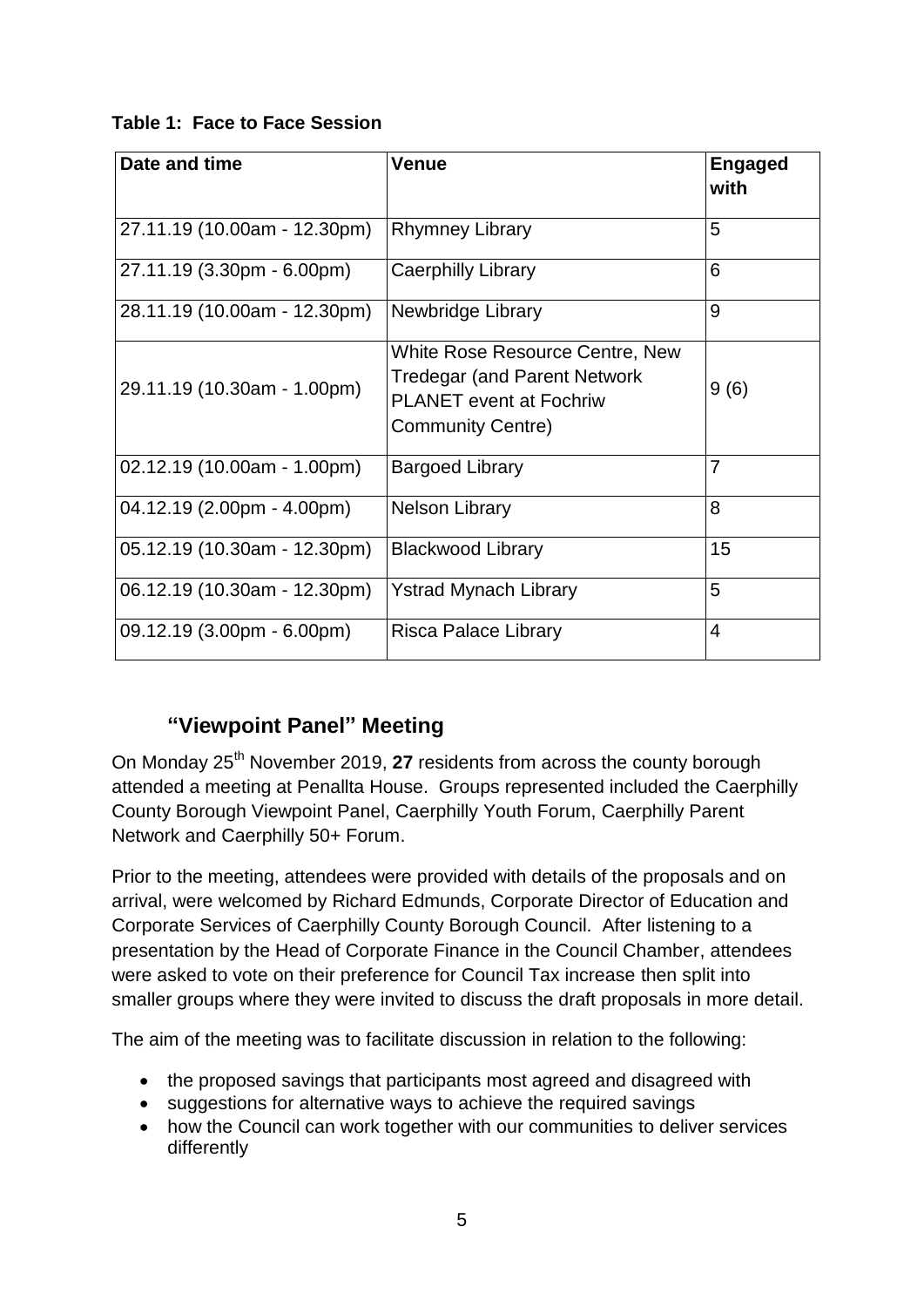Throughout the discussion, senior officers were available to clarify details relating to the draft proposals and provide context where needed.

# **Additional Face to Face Stakeholder Engagement**

<span id="page-5-0"></span>Additional face to face discussions were held with

#### **Voluntary Sector Liaison Committee**

Prior to the full meeting of the VSLC, the Voluntary Sector Representatives met on 20<sup>th</sup> November to discuss the budget proposals in detail.

The Voluntary Sector Liaison Committee met on 5<sup>th</sup> December 2019 to consider the draft budget proposals for 2020/21. (Draft meeting notes were available at the time of reporting and these can be found in **[Annex](https://www.caerphilly.gov.uk/CaerphillyDocs/Consultations/BudgetConsultationSummaryReport2020-21-A3.aspx) 3**).

# **Trade Unions**

The Trade Unions were consulted on the draft budget proposals through our internal Joint Consultative Committee process.

### **Special Scrutiny Committees**

Each scrutiny committee consists of 16 councillors and has a statutory 'watchdog' role to ensure that the Council carries out its responsibilities properly and where necessary, are accountable for their actions. The following Special Scrutiny Committee meetings were held to consider the draft budget proposals and medium term financial plan for 2020/21:

Social Services - 3<sup>rd</sup> December 2019

Housing & Regeneration, - 5<sup>th</sup> December 2019

Education - 9<sup>th</sup> December 2019

Environment & Sustainability - 10<sup>th</sup> December 2019

Policy & Resources - 11<sup>th</sup> December 2019

The details of Scrutiny Committees discussions are recorded outside of this report and are available on the Council's website [www.caerphilly.gov.uk](http://www.caerphilly.gov.uk/) .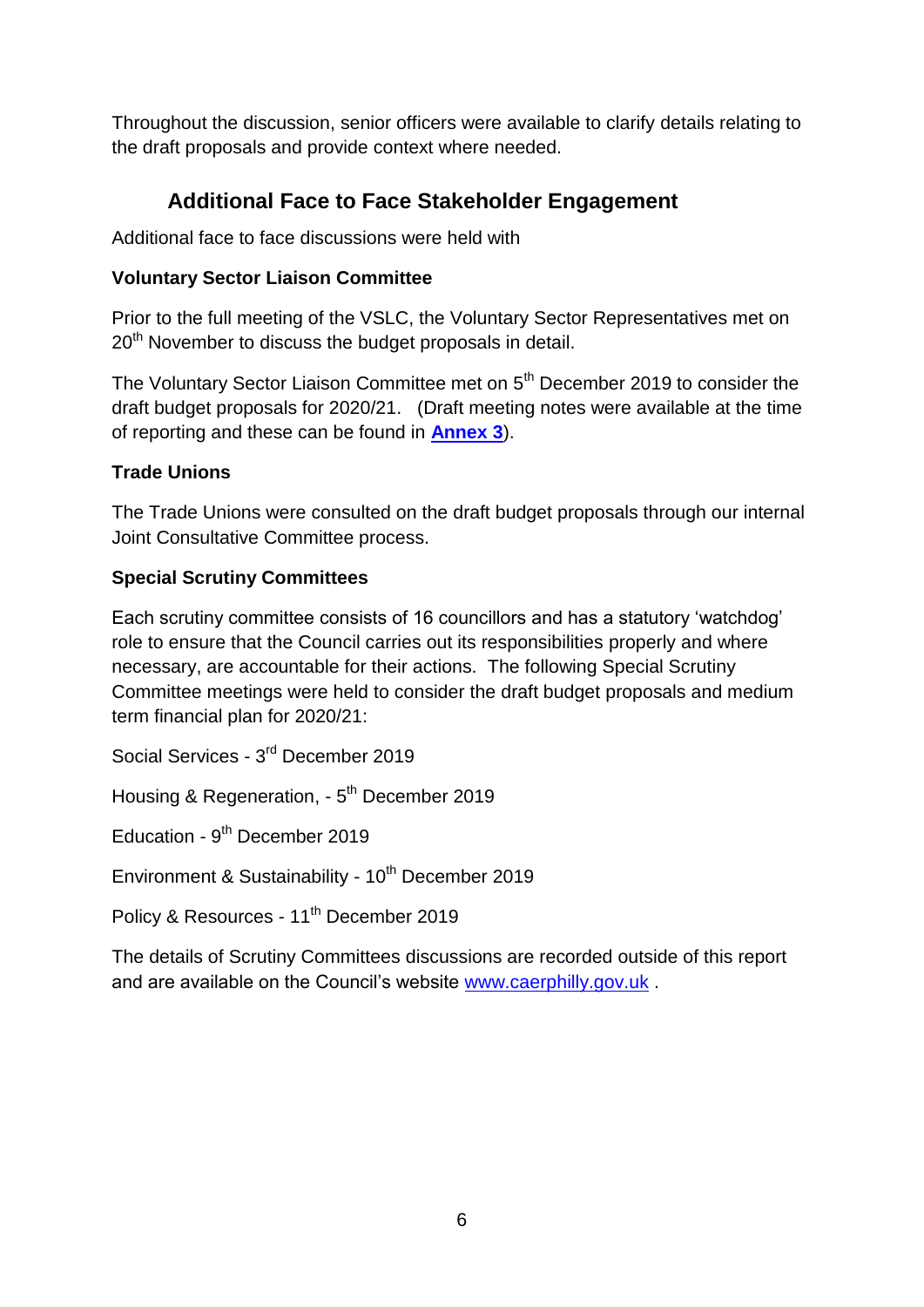# <span id="page-6-0"></span>**Responses**

# <span id="page-6-1"></span>**Survey**

The total number of responses received to the survey was 371 (5 were completed in Welsh).

Ninety five percent of respondents were residents of the county borough and as shown in **Map 1**, there was a good geographical distribution from across the area. Fifty two percent of respondents were female, 42% were male and 15% indicated that they have a disability. A full respondent profile can be found in **[Annex](https://www.caerphilly.gov.uk/CaerphillyDocs/Consultations/BudgetConsultationSummaryReport2020-21-A4.aspx) 4.** A digest of comments received via the survey can be found in **[Annex](https://www.caerphilly.gov.uk/CaerphillyDocs/Consultations/BudgetConsultationSummaryReport2020-21-A5.aspx) 5**.



#### **Map 1: Postcode distribution of survey respondents**

Crown Copyright. All rights reserved. Caerphilly County Borough Council, 100025372, 2019 C Hawlfraint y Goron. Cedwir pob hawl. Cyngor Bwrdeistref Sirol Caerffili, 10025372, 2019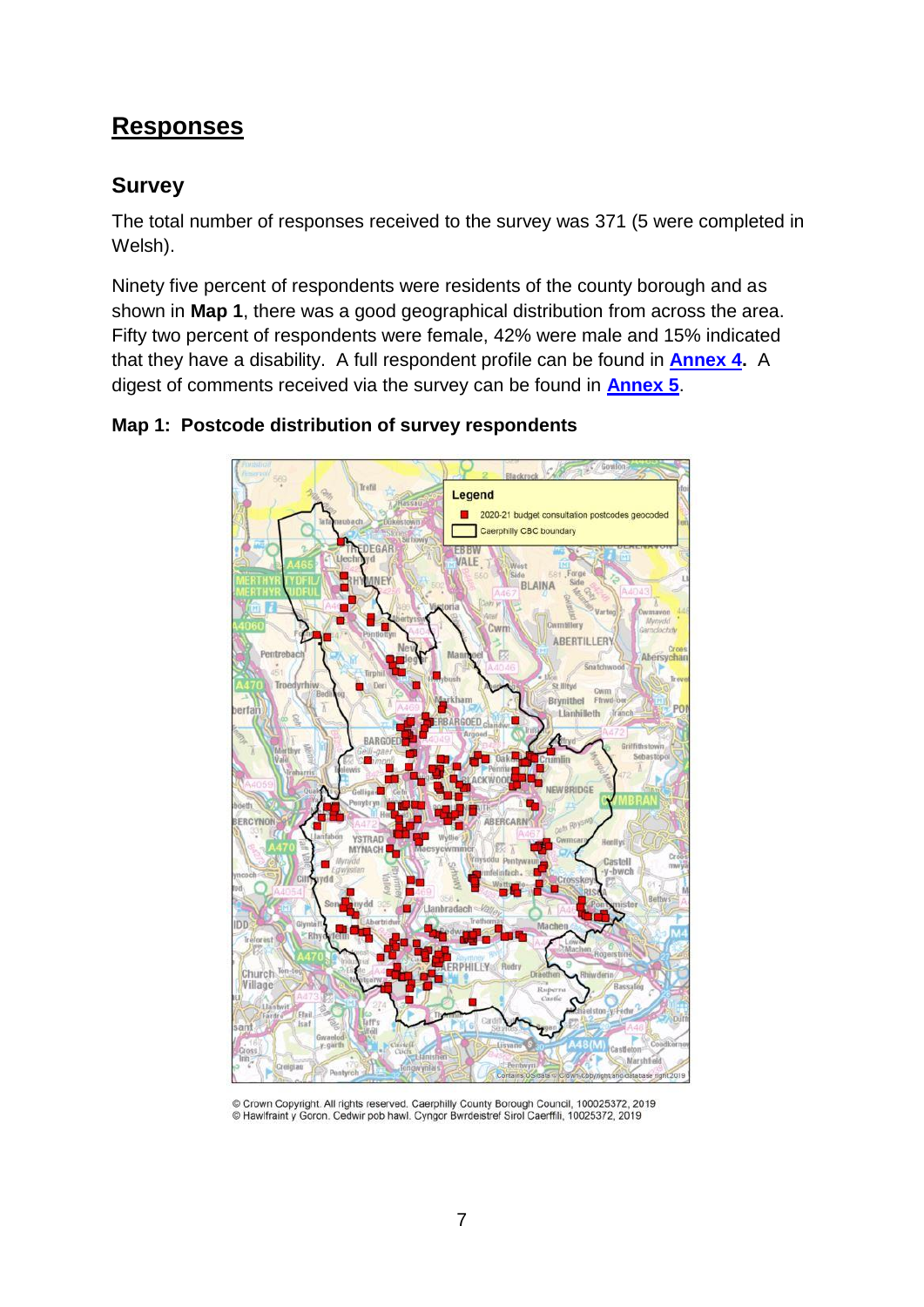Further responses were received from residents via e-mail, letter and social media. In addition, written responses were received from the following elected representatives/groups/organisations:

#### **[Annex 6](https://www.caerphilly.gov.uk/involved/Consultations/Budget-Consultation-2020-2021.aspx) - Digest of additional responses received.**

- a) Letter from Caerphilly Blaenau Gwent Citizens Advice Bureau
- b) Response from GAVO
- c) Response from Gelligaer Community Council
- d) Response from Llanbradach and Pwll y Pant Community Council
- e) Response from Aber Valley Partnership
- f) Response from Blackwood Town Council
- g) Response from Bedwas, Trethomas and Machen Community Council
- h) Response from Cllr James Pritchard
- i) Response from Croeso Club
- j) Response from Groundwork
- k) Response from Hefin David AM
- l) Response from Nelson Community Council
- m) Response from Voluntary Sector Liaison Committee
- n) Response from Wayne David, MP
- o) Additional written responses and e-mails received

#### **[Annex 7](https://www.caerphilly.gov.uk/CaerphillyDocs/Consultations/BudgetConsultationSummaryReport2020-21-A7.aspx) - Summary of Viewpoint Panel meeting discussion**

#### **[Annex 8](https://www.caerphilly.gov.uk/CaerphillyDocs/Consultations/BudgetConsultationSummaryReport2020-21-A8.aspx) - Feedback from face to face drop in sessions**

#### **[Annex 9](https://www.caerphilly.gov.uk/CaerphillyDocs/Consultations/BudgetConsultationSummaryReport2020-21-A9.aspx) - A digest of social media response**

# <span id="page-7-0"></span>**Petitions**

A number of petitions have been received and will be presented and considered alongside the consultation findings:

- 1. Save our Children, Save our Crossing Patrol Waunfawr Primary School, Crosskeys. 271 signatories plus 1 letter
- 2. Save our Crossing Lady Cwmcarn Primary School 197 signatories
- 3. We the undersigned call on Caerphilly County Borough Council, not to go ahead with the proposed decommissioning of CCTV Cameras in the villages of Senghenydd and Abertridwr, as part of its budget proposals for 2020-21.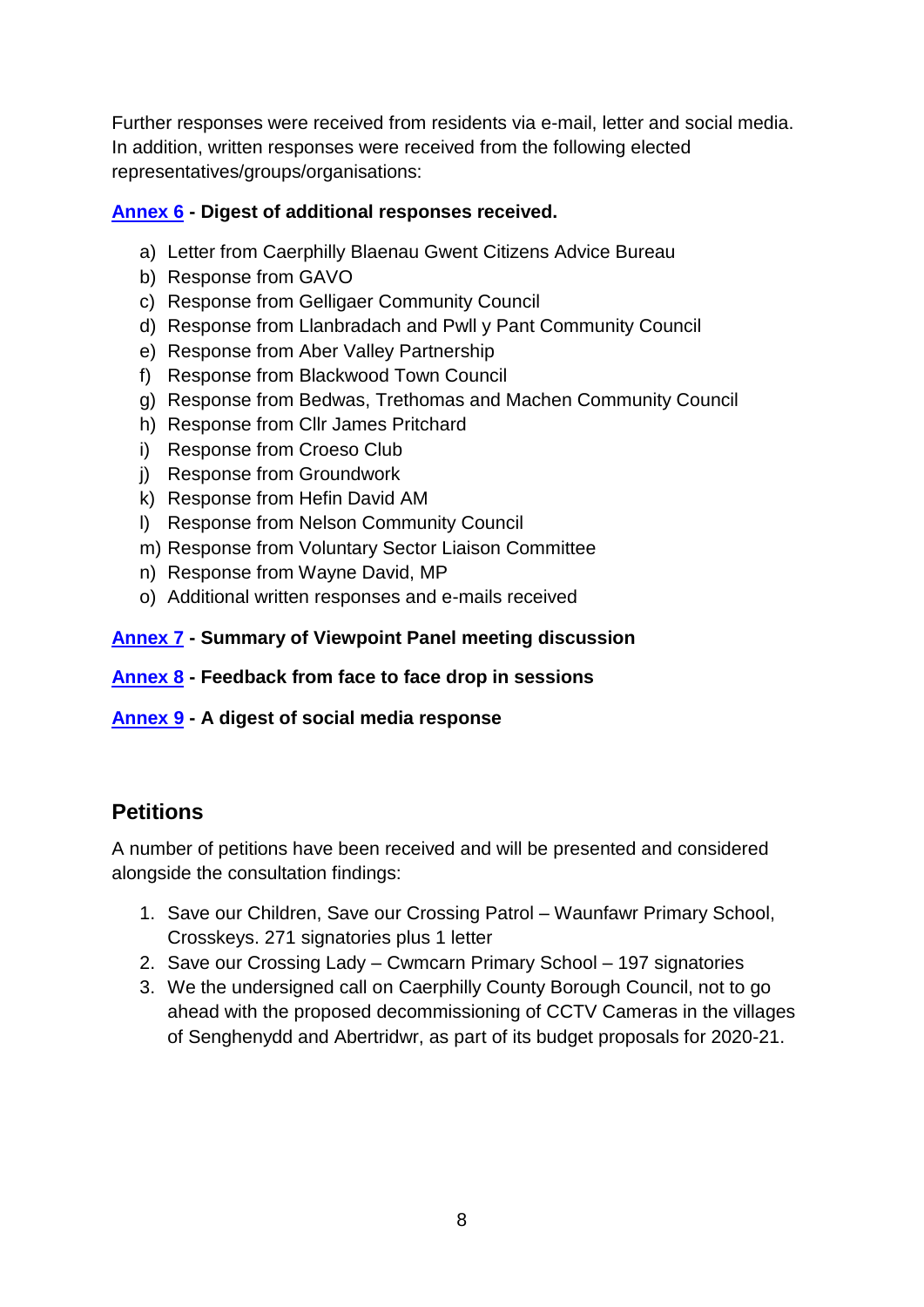# <span id="page-8-0"></span>**Key Findings and Themes**

# <span id="page-8-1"></span>**Council Tax Increase (239 responses)**

In relation to the proposed increase in Council Tax, survey respondents were asked to choose from 4 options:

- 1. I support the proposed increase in council tax (6.95%)
- 2. I do not support the proposed council tax increase it's too much. However, I'd support a lower increase in council tax
- 3. I support the proposed increase in council tax and would be prepared to pay an even greater increase if required
- 4. I do not support any increase in council tax

**Graph 1** shows that 25% of respondents would support the proposed increase with a further 8% being prepared to pay an even greater increase and 27% supporting a lower increase. However, 40% do not support any increase in Council Tax.



### **Graph 1: Preference for Council Tax Increase (n= 336)**

An analysis of the text responses highlighted the reasons behind preferences for the proposed Council Tax increases.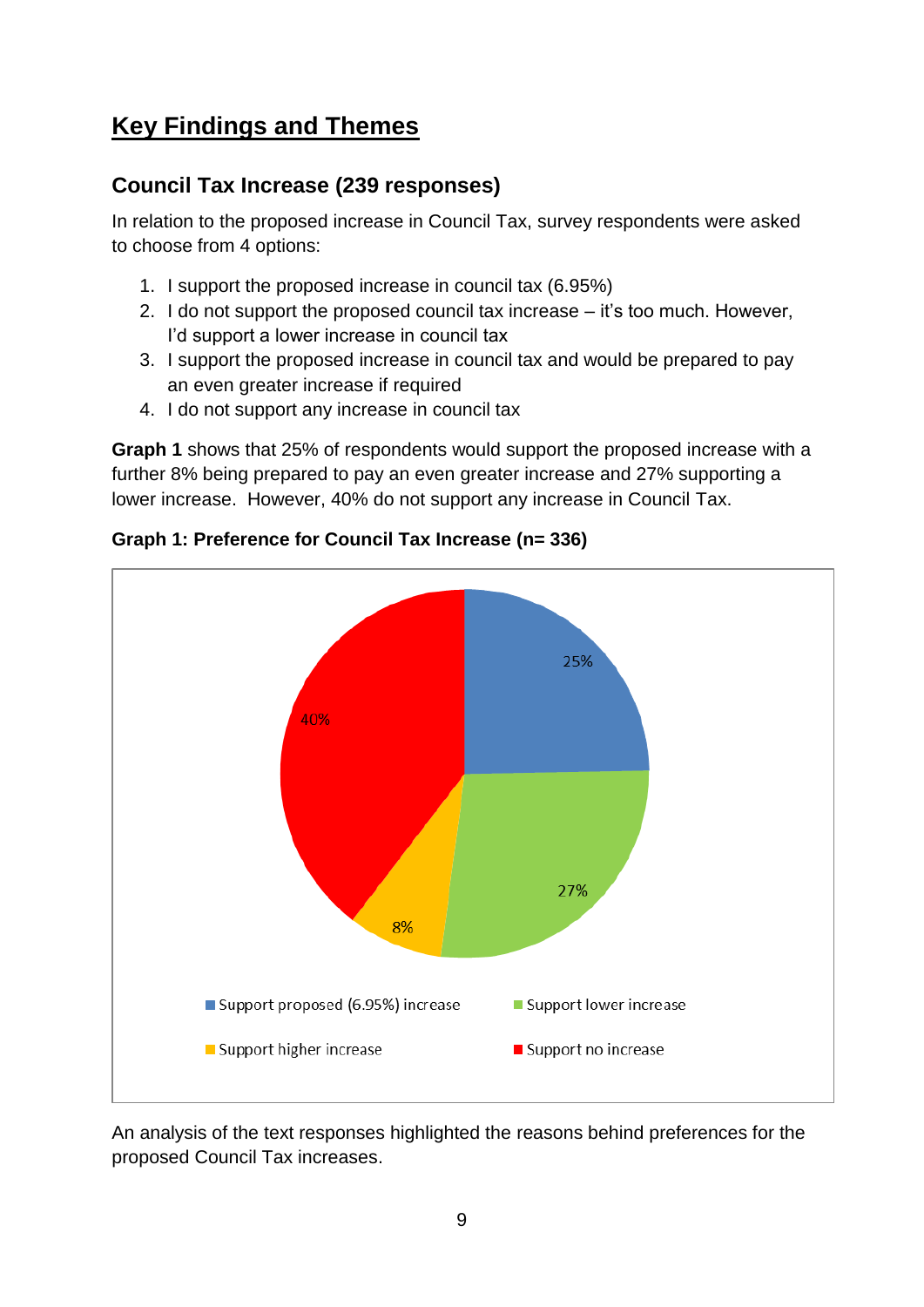# <span id="page-9-0"></span>**If not through an increase in Council Tax, how else do you feel we can achieve the required savings**

A number of respondents felt that it is unfair to expect residents to pay more when their services are being reduced and the proposed increase is too great in line with other cost of living rises.

The more favourable settlement from Welsh Government in early December was noted by respondents who felt that an increase in council tax would therefore not be required.

Many of the responses to this question were of a similar nature to those given in relation to "Ideas for delivering services differently to meet the current and future needs of residents" below.

# <span id="page-9-1"></span>**Views on the savings proposals**

Areas of specific concern and those where there was a level of agreement with the proposals are outlined below:

#### <span id="page-9-2"></span>*Areas of widest concern*

- Closure of Trehir Household Waste Recycling Centre
- 2% schools budget reduction
- School crossing patrol
- Highway maintenance budget
- Voluntary sector cuts
- Street lighting maintenance budget (some comments referred to light switch off rather than specifically this proposal)
- Charging for bulky waste
- Cleansing staff reduction
- Youth service
- CCTV
- School meal price increase
- Meals Direct
- Community centres
- Pest control charging

#### <span id="page-9-3"></span>*Mixed Views*

There were mixed views in relation to merging Community Safety Wardens with the Environmental Health General Enforcement Team.

Library Services – there were mixed views In relation to library services. Some felt cuts were appropriate whilst others felt that libraries are a valuable resource and should be used more.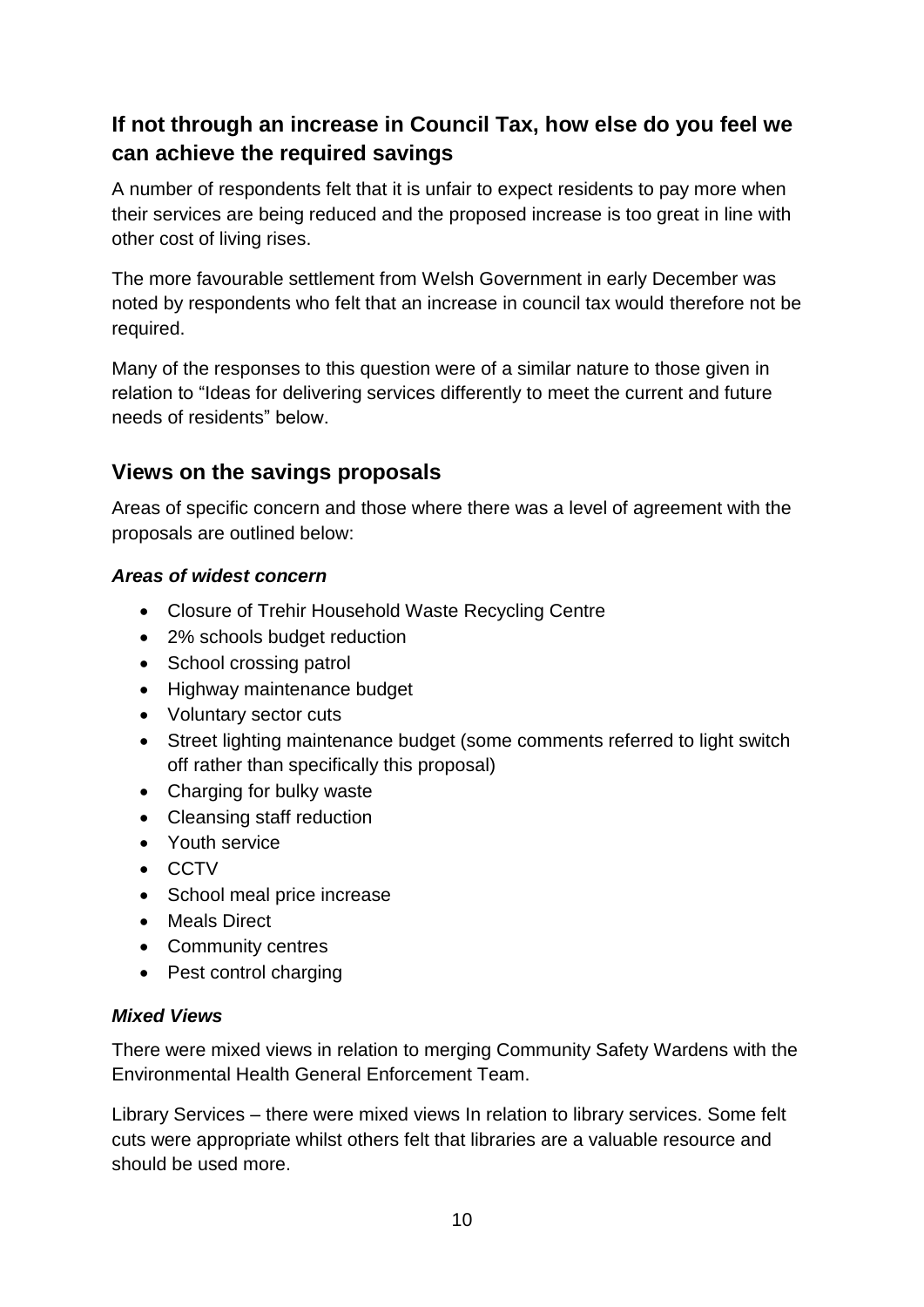#### <span id="page-10-0"></span>*Areas of agreement*

There was a general agreement that the Council should work towards being more efficient, delete vacant posts and wherever possible limit the impact of savings proposals on residents themselves.

Increasing charges: with the exception of charging for meals direct, school meals, pest control and bulky waste (noted above), there was general agreement that charges could be increased for specific services e.g. planning – income from charging for advice and staff meals.

#### <span id="page-10-1"></span>*General themes*

General themes that emerged from the consultation

- Some proposals were considered counterproductive e.g.
	- o closure of Trehir and increase in bulky waste charges leading to more fly tipping
	- o removing funding to voluntary sector considered to support the work of the Council
- Concerns over safety (school crossing patrols/street lighting and to a lesser extent CCTV/Community Safety Wardens)
- Concerns over the environmental impact of some proposals e.g.
	- o rat treatment fees
	- o Trehir Civic Amenity Site closure
	- o Bulky waste charges
- Concerns over impact on the most vulnerable (particularly older people, young people and disabled people) and economically disadvantaged
- There were a number of comments about
	- o the council wasting money
	- o having too many senior officers and Councillors and
	- o paying senior staff and Councillors too much

#### <span id="page-10-2"></span>*Equalities implications*

Respondents highlighted a number of areas where they felt proposals would have a detrimental impact on those who are more vulnerable in our communities on the basis of their protected characteristics, for example:

- School crossing patrols (age, carers)
- School meals and Meals Direct (age)
- CCTV and reduction in street lighting (age, gender and disability)
- Highway and footpath maintenance (disability)
- Libraries (age, disability)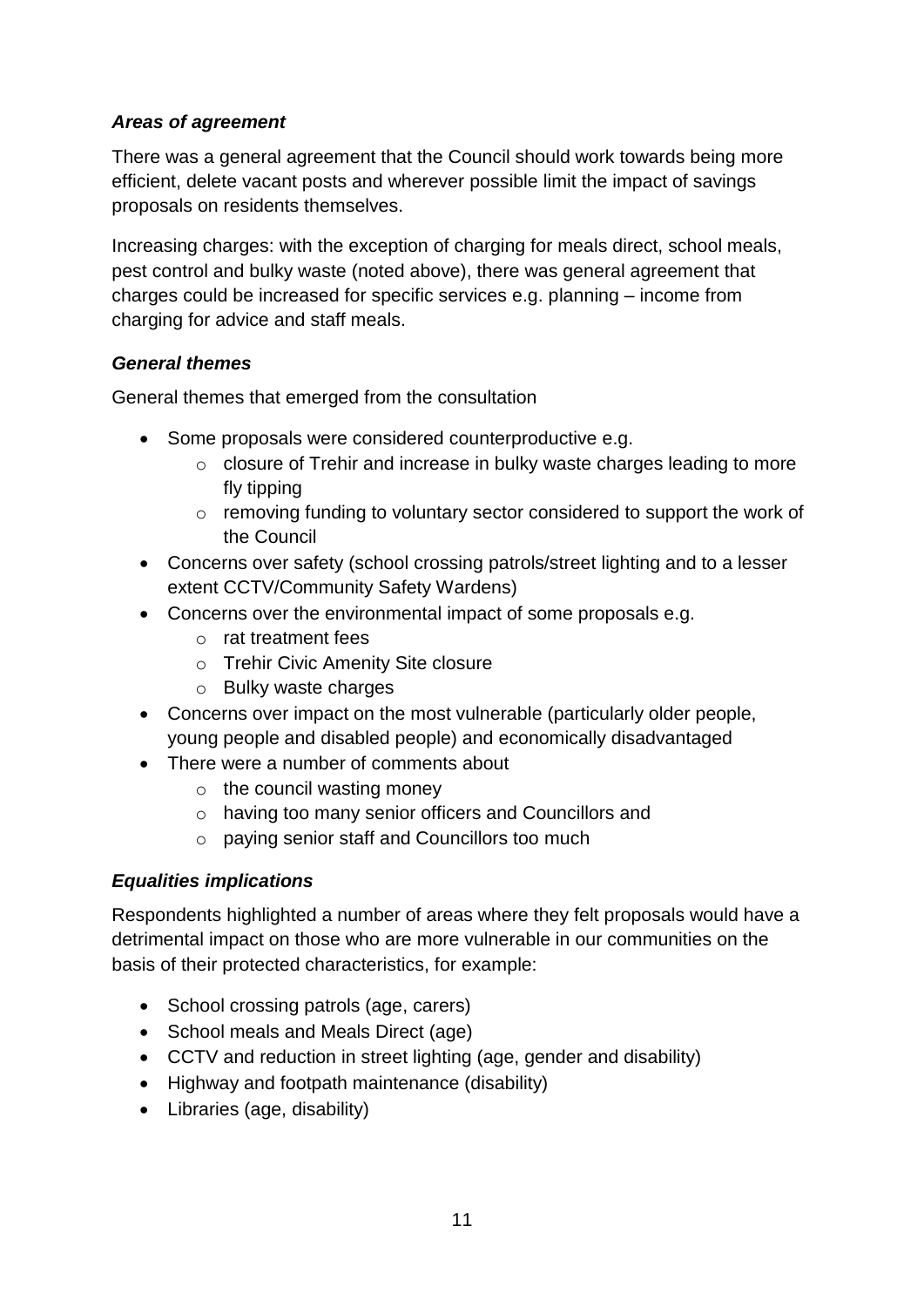A number also referenced the socio-economic impact of some of the proposals e.g. increase in charges and a reduction in transport would have a more detrimental impact on those on low incomes.

# <span id="page-11-0"></span>**Ideas for delivering services differently to meet the current and future needs of residents**

A number of themes and suggestions emerged:

- Review internal working practices and structures
	- o Reduce senior management
	- o Multi-skill staff
	- o Reduce bureaucracy and avoid duplication
- Share resources collaboration, joined up working, joint procurement
- Focus on priorities be clear about what they are
- Income generation to fund investment in key services
- Be creative
- Reduce the number of local elected members
- Consider environmental impact and carbon reduction in delivery of services
- Digital but not to the detriment of face to face contact for those who need it services accessible to all – improved transport
- Longer term planning rather than reactive spending prevention
- Use data to make informed decisions and in forward planning
- Transparency
- Work with communities consult more effectively and meaningfully clearly explained
- Work with businesses
- Prioritise education and youth services these are key foundations for thriving future communities
- Utilise volunteers

# <span id="page-11-1"></span>**How the wider community can work to support the council to deliver services differently**

Key recurring themes in the comments received:

- Improve engagement with communities
	- $\circ$  People feel disengaged. There is a need to reach out and regain the trust of communities – without this, communities will not take ownership and support the Council to help deliver services
	- o Be accountable
	- o Show that the Council values residents views and has listened
	- o Engaging young people through education, schools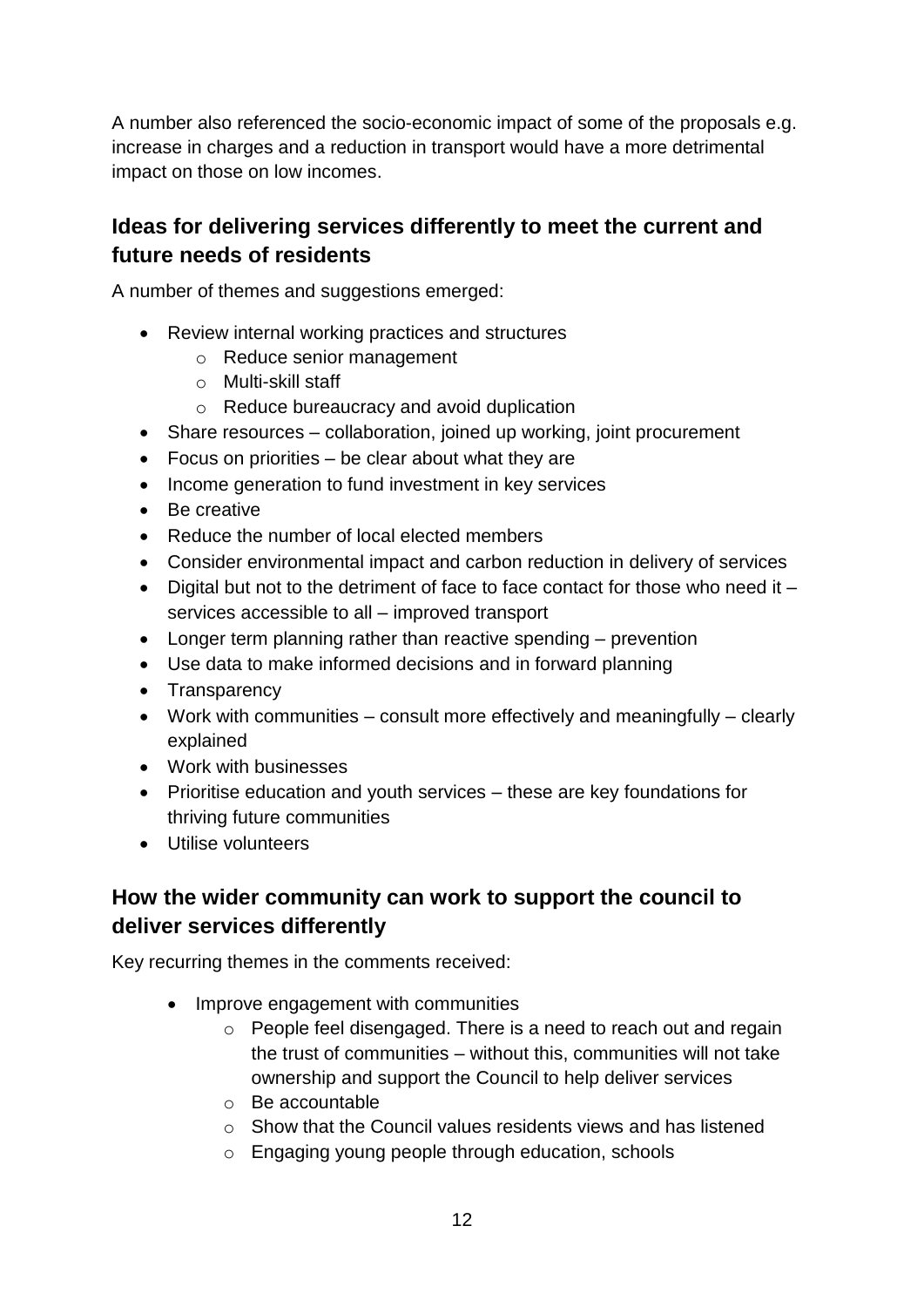- o Understanding is key ensure residents have a clear understanding of the role of the Council and the services it provides
- Support and utilise volunteers and the voluntary sector
	- o Many already volunteer
	- o Continue to support voluntary organisations
	- o Provide incentives for volunteering and recognise and value skills
	- o Encouraging and support local community groups (e.g. through advice and legal support) to take more responsibility
- Share resources between service areas, with partners, local volunteering organisations, local businesses and wider with neighbouring authorities
	- o Use existing buildings (e.g. libraries) as Hubs for service delivery by co-locating (to include voluntary organisations)
- Transfer assets to communities e.g. community centres, playing fields communities to take responsibility
- Asset rationalisation reduce the number of office buildings etc
- Embrace technology in delivering services more efficiently
- Charge for services if people want to use them, they will pay